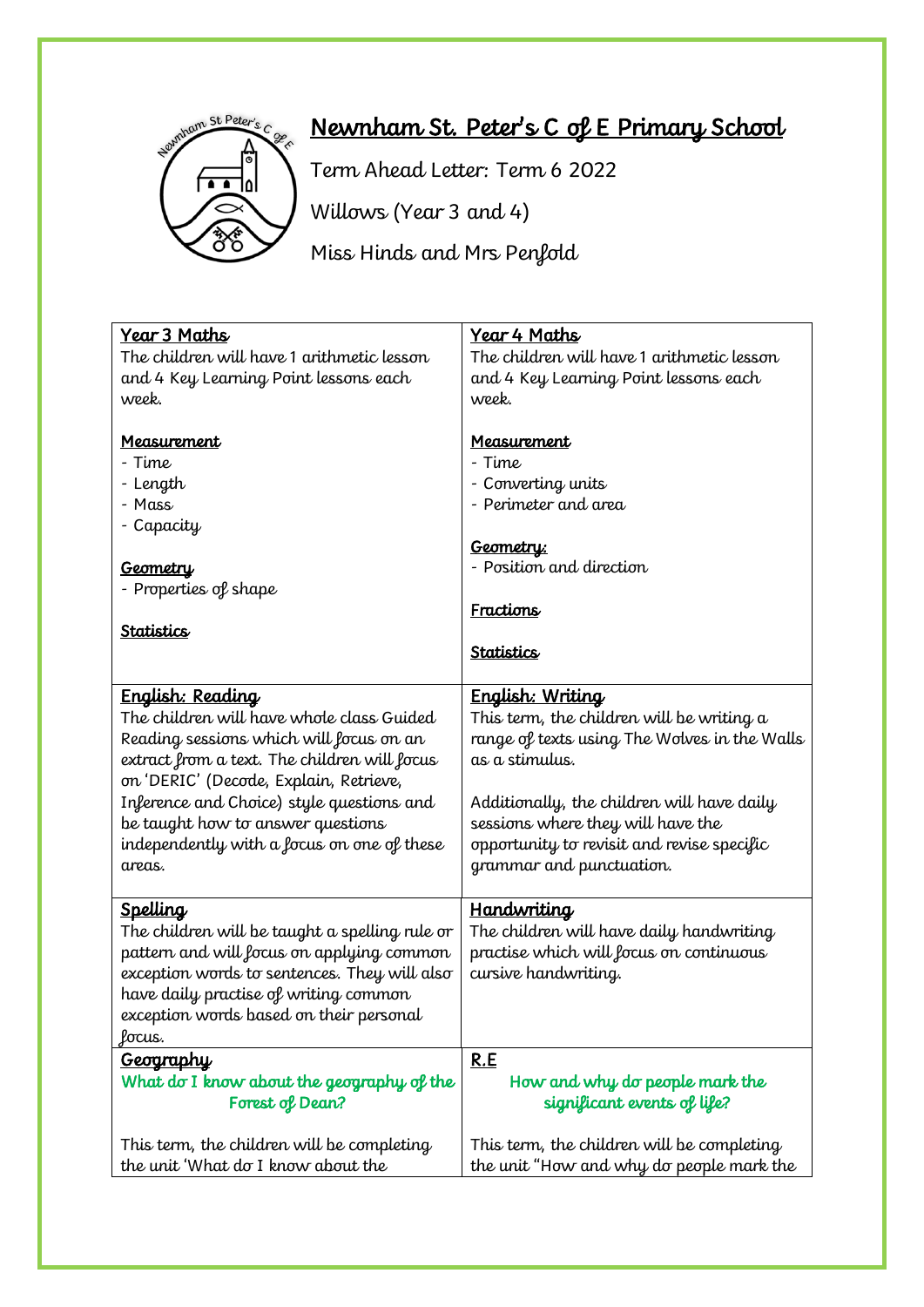| geography of the Forest of Dean?'. In this<br>unit, the children will learn:                                                                                                                                                                                              | significant events of life?'. In this unit, the<br>children will learn:                                                                                                                                                                                                                                                                                                 |
|---------------------------------------------------------------------------------------------------------------------------------------------------------------------------------------------------------------------------------------------------------------------------|-------------------------------------------------------------------------------------------------------------------------------------------------------------------------------------------------------------------------------------------------------------------------------------------------------------------------------------------------------------------------|
| - How to locate the Forest of Dean on $a$<br>map.<br>- Why people visit the Forest of Dean.<br>- How to encourage people to visit the<br>Forest of Dean.<br>- Where the most populated areas are in the<br>Forest of Dean.<br>- Why people settled in the Forest of Dean. | - To identify the significant events in their<br>life.<br>- The significant events in other people's<br>lives.<br>- How people celebrate the significant<br>events in their life.<br>- The significance of a baptism, a wedding<br>and a funeral.<br>Throughout this unit, the children will<br>continue to explore how to demonstrate this<br>term's value of respect. |
| Design and technology                                                                                                                                                                                                                                                     | <b>Computing</b>                                                                                                                                                                                                                                                                                                                                                        |
| How do you design and assemble a<br>cushion?                                                                                                                                                                                                                              | How do you create a book trailer?                                                                                                                                                                                                                                                                                                                                       |
| This term, the children will be designing<br>and making a cushion. In the unit, they will<br>learn:                                                                                                                                                                       | This term, the children will be creating a<br>video trailer for a book. In this unit, they<br>will learn:                                                                                                                                                                                                                                                               |
|                                                                                                                                                                                                                                                                           | - The purpose of a book trailer.                                                                                                                                                                                                                                                                                                                                        |
| - How to sew using cross-stitch.<br>- How to applique.                                                                                                                                                                                                                    | - How to plan a book trailer.<br>- How to frame shots to create different                                                                                                                                                                                                                                                                                               |
| - How to design a visually appealing                                                                                                                                                                                                                                      | effects.                                                                                                                                                                                                                                                                                                                                                                |
| cushion.<br>- How to create and use a product template.                                                                                                                                                                                                                   | - How to edit a video trailer.<br>- How to add text and transitions to a                                                                                                                                                                                                                                                                                                |
| - How to decorate a cushion using cross-                                                                                                                                                                                                                                  | video.                                                                                                                                                                                                                                                                                                                                                                  |
| stitch and applique.                                                                                                                                                                                                                                                      |                                                                                                                                                                                                                                                                                                                                                                         |
| - How to assemble a cushion.<br>- How to evaluate a final product.                                                                                                                                                                                                        |                                                                                                                                                                                                                                                                                                                                                                         |
|                                                                                                                                                                                                                                                                           |                                                                                                                                                                                                                                                                                                                                                                         |
| <u>French</u>                                                                                                                                                                                                                                                             | <u>P.E</u>                                                                                                                                                                                                                                                                                                                                                              |
| This term, the children will be completing<br>the unit on 'Circle of Life'. In this unit, the                                                                                                                                                                             | This term, the children will have a P.E<br>lesson every Monday and Friday. The                                                                                                                                                                                                                                                                                          |
| children will learn:                                                                                                                                                                                                                                                      | Monday session will be taught be a                                                                                                                                                                                                                                                                                                                                      |
|                                                                                                                                                                                                                                                                           | specialist sports coach and the Friday                                                                                                                                                                                                                                                                                                                                  |
| - How to determine feminine and masculine                                                                                                                                                                                                                                 | session will be taught by the class teacher.                                                                                                                                                                                                                                                                                                                            |
| forms.<br>- How to build sentences to describe where                                                                                                                                                                                                                      | This term, the children will be focussing on<br>athletics.                                                                                                                                                                                                                                                                                                              |
| something lives or does not live.                                                                                                                                                                                                                                         |                                                                                                                                                                                                                                                                                                                                                                         |
| - How to look for patterns in language and                                                                                                                                                                                                                                | Children will also have a swimming lesson                                                                                                                                                                                                                                                                                                                               |
| compare them with English.                                                                                                                                                                                                                                                | on Tuesday mornings each fortnight.                                                                                                                                                                                                                                                                                                                                     |
| - How to describe a food chain in French.<br>- How to write a range of sentences in                                                                                                                                                                                       | The children <b>will need to have their PE kit in</b>                                                                                                                                                                                                                                                                                                                   |
| French to describe a food chain.                                                                                                                                                                                                                                          | school on Monday and Friday each week                                                                                                                                                                                                                                                                                                                                   |
|                                                                                                                                                                                                                                                                           | and a swimming kit in school fortnightly                                                                                                                                                                                                                                                                                                                                |
|                                                                                                                                                                                                                                                                           | (on a Tuesday – Week 1, 2, 3, 5 and 7).                                                                                                                                                                                                                                                                                                                                 |